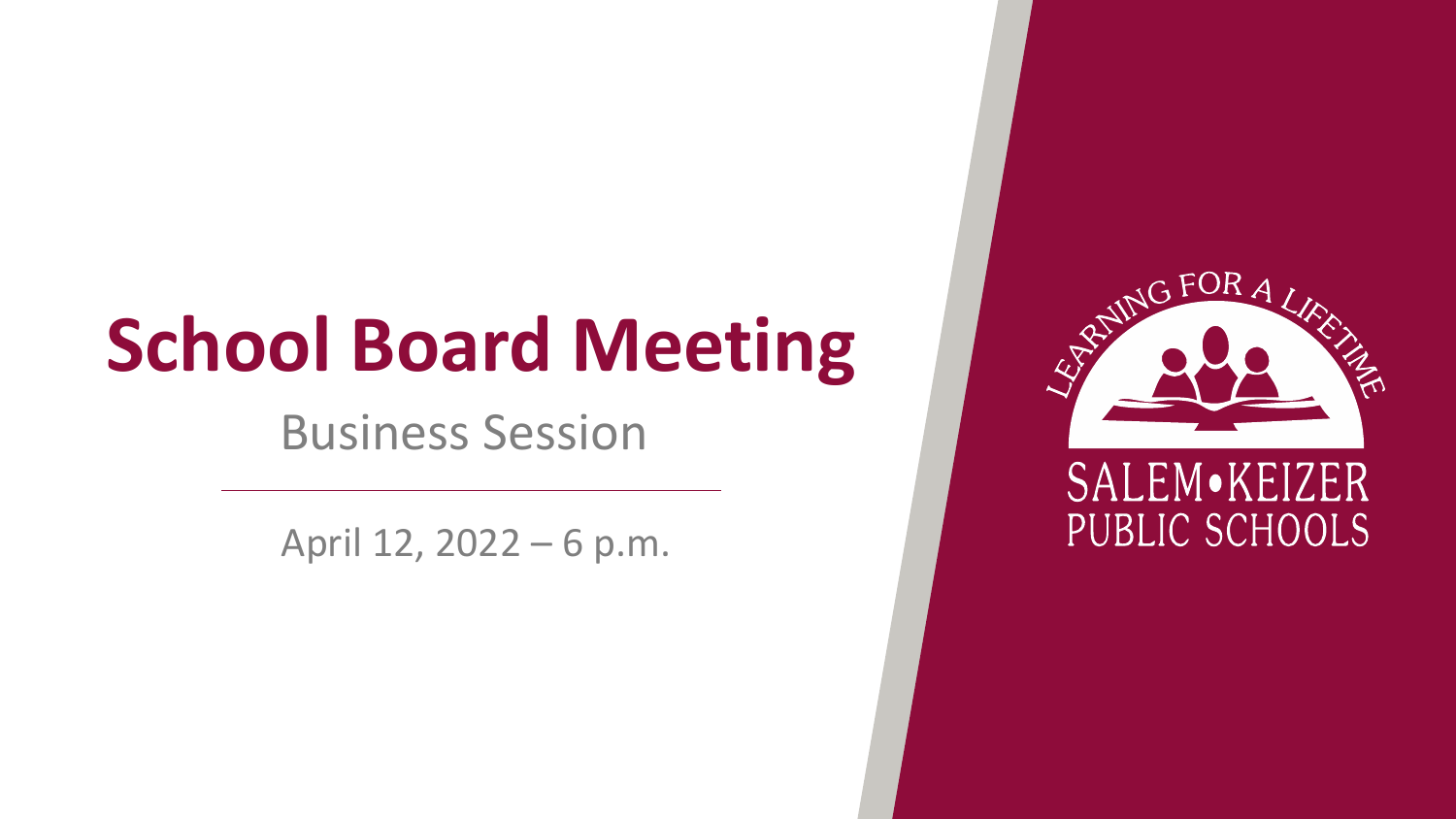

## **Superintendent's Report**

April 12, 2022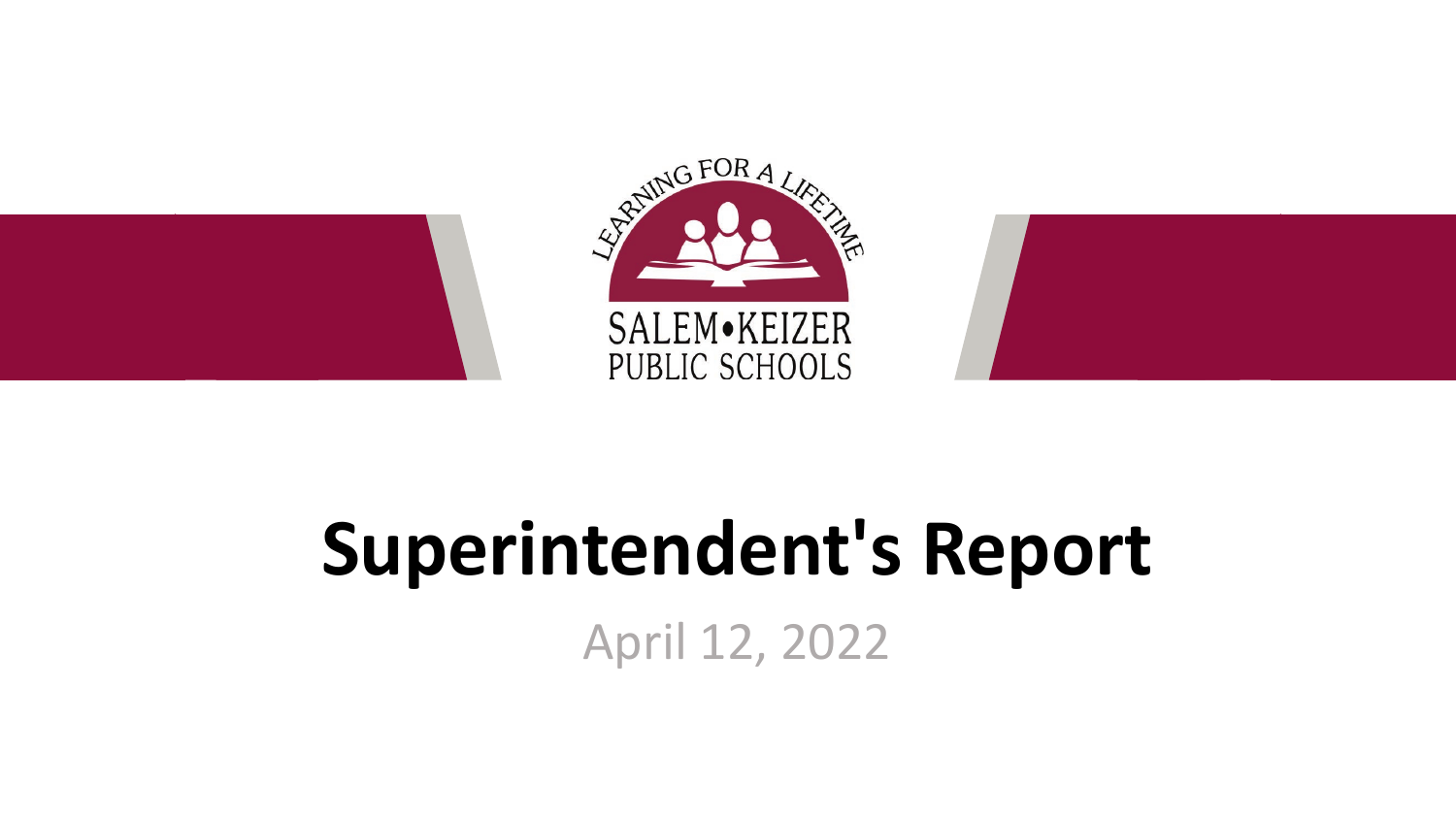

# **LGBTQ+ Policy Work**

April 12, 2022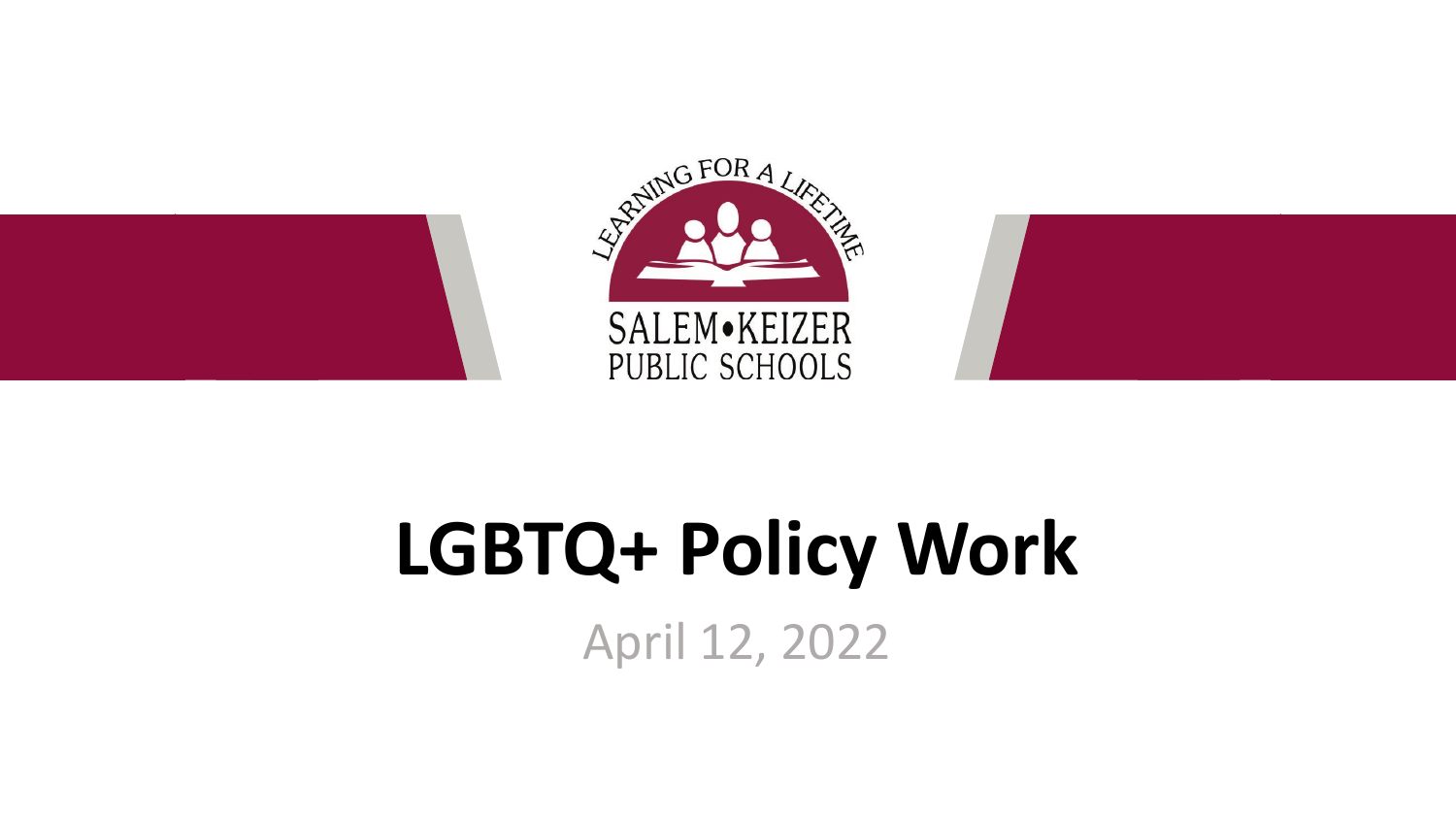

#### **LGBTQ+ Research**

#### [Mid-Willamette Valley Coordinated Community Plan to](https://salkeiz-my.sharepoint.com/:b:/g/personal/west_suzanne_salkeiz_k12_or_us/EcJf3HD3ix1HuftYtiCoO04B-QZTa8ZgJiWpnBYBDk0zmA?e=zDBwZt) End Youth Homelessness – March 2022

[Important Statistics About LGBTQ+ Youth from Youth.gov](https://youth.gov/youth-topics/lgbtq-youth/health-depression-and-suicide)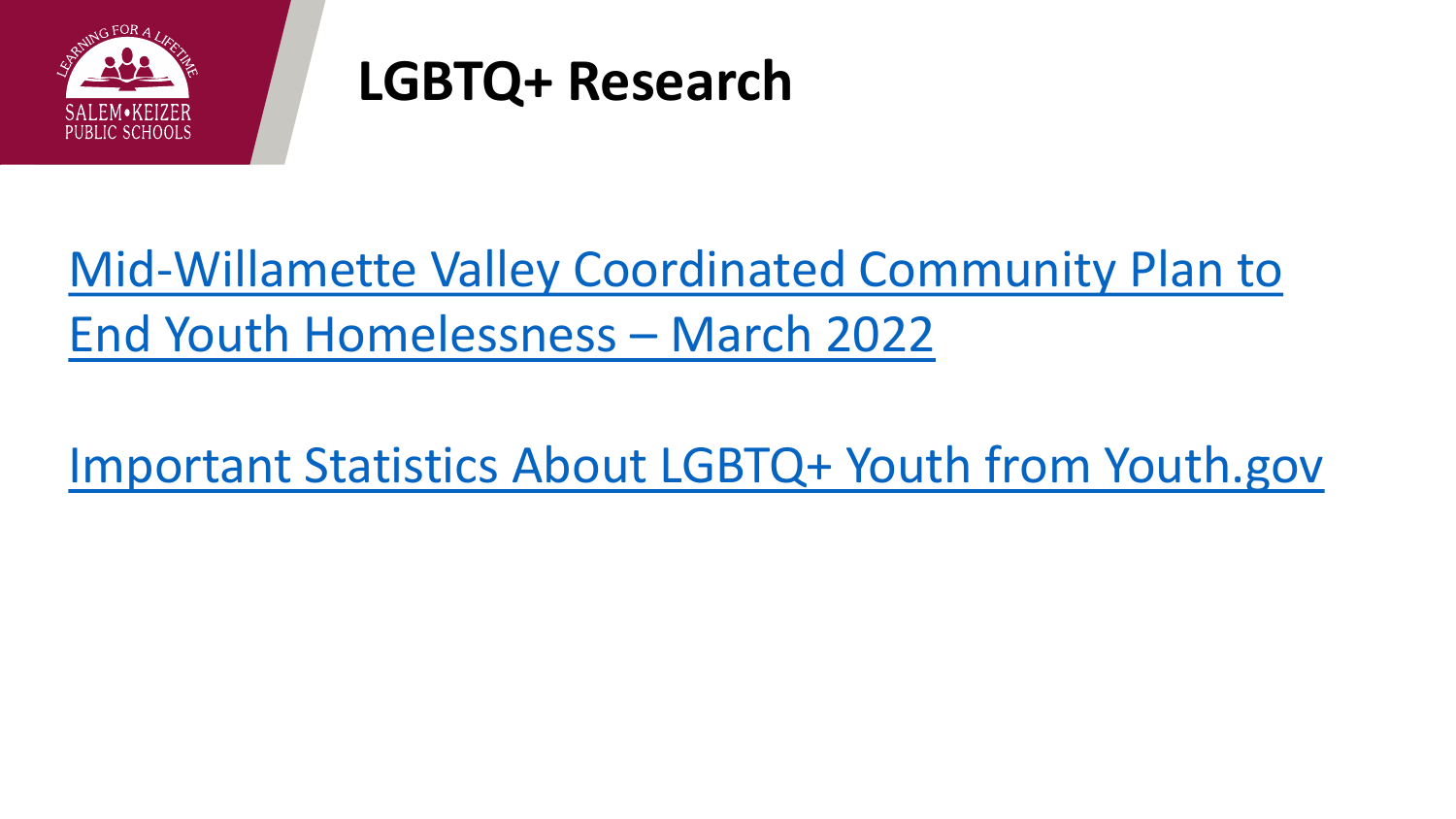

### **LGBTQ+ Students: What We Know**

LGBTQ+ Youth are 120% more likely to experience unaccompanied houselessness in Marion County.

42 percent of LGBTQ+ youth seriously considered attempting suicide in the past year (Trevor's Project 2021 National Survey), including more than half of transgender and nonbinary youth.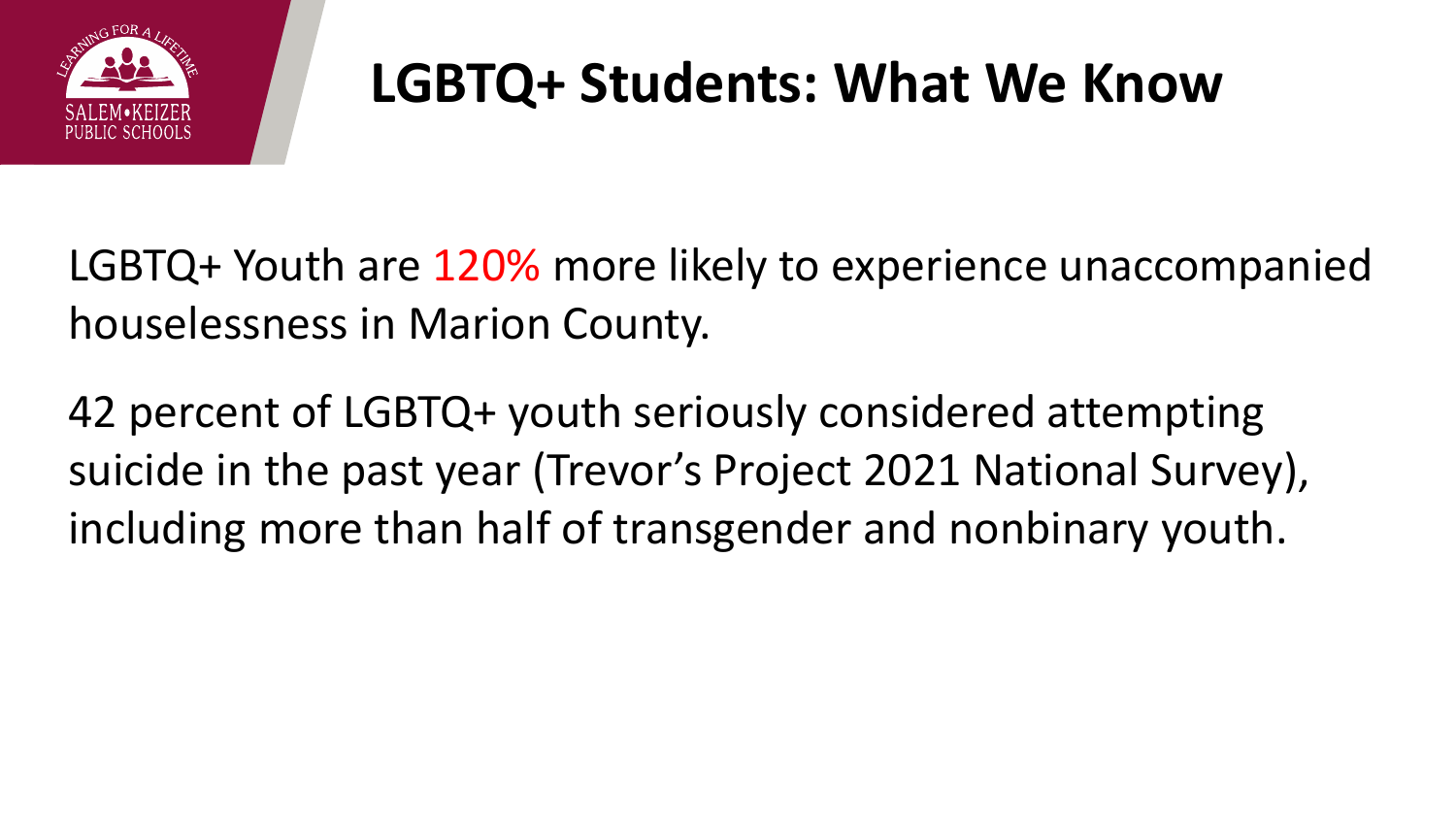

#### **LGBTQ+ Students: What We Know**

Transgender and nonbinary youth who were able to change their name and/or gender marker on legal documents, such as driver's licenses and birth certificates, reported lower rates of attempting suicide.

LGBTQ+ youth who had access to spaces that affirmed their sexual orientation and gender identity reported lower rates of attempting suicide.

Transgender and nonbinary youth who reported having pronouns respected by all the people they lived with attempted suicide at half the rate of those who did not have their pronouns respected by anyone with whom they lived.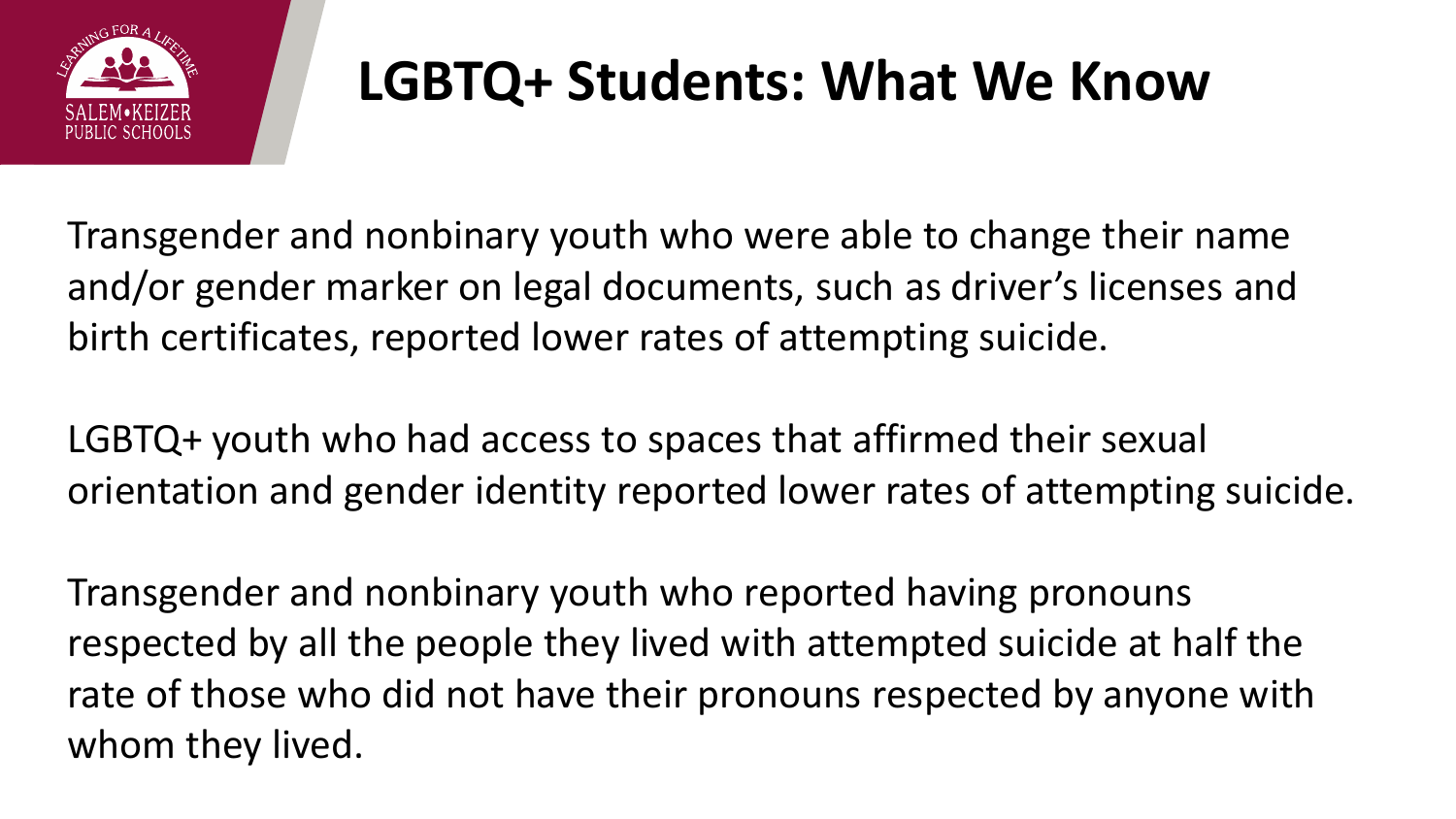

## **LGBTQ+ Policy Work**

These policies were **three years** in the making.

Many of these procedures are already **long-standing practice**.

We are following both **state and federal laws** when it comes to supporting our LGBTQ+ student population.

School districts everywhere have a **legal and moral obligation** to protect their students from harm and ensure that the school environment empowers them to thrive.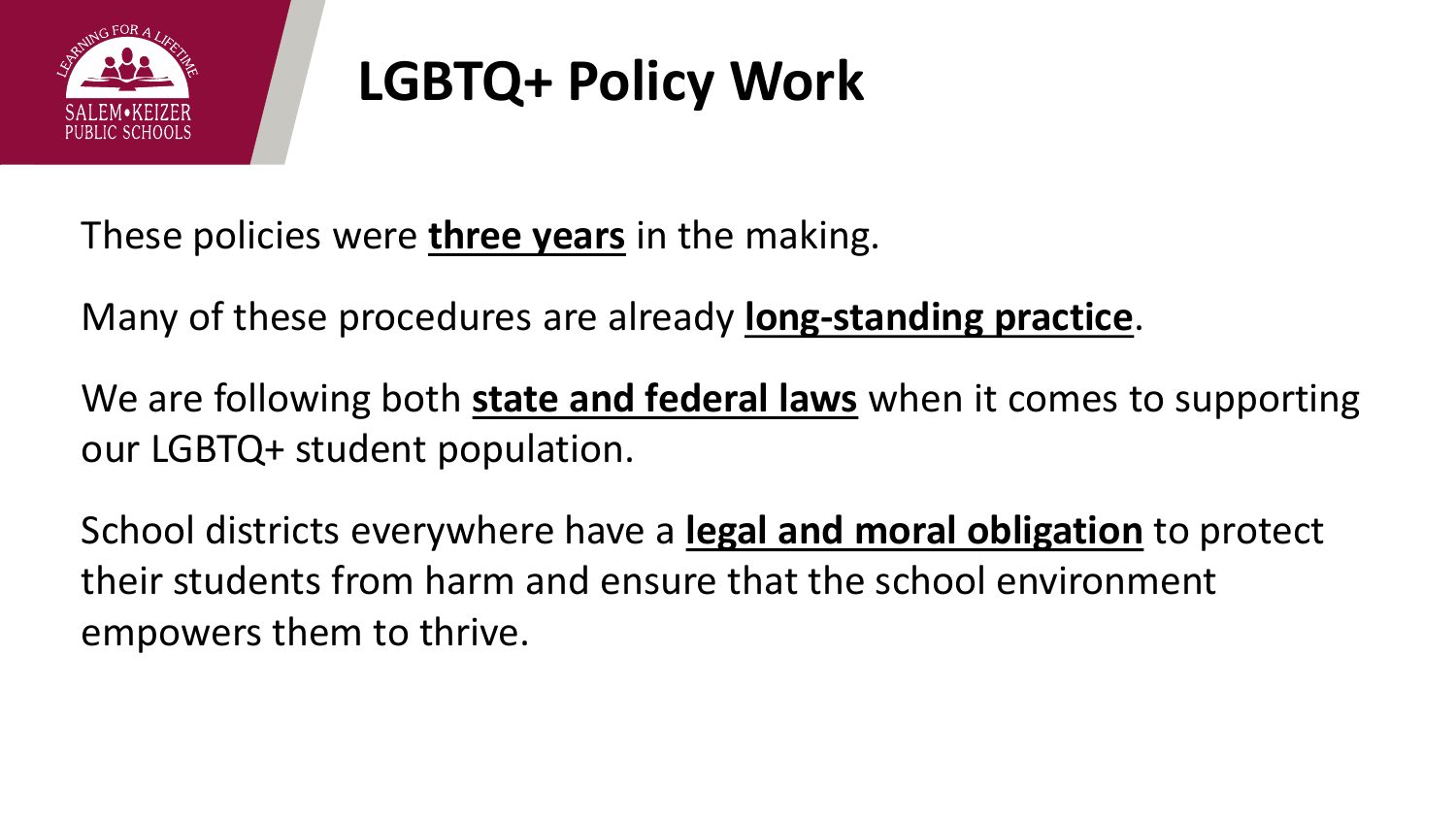

#### **Response to Fighting and Physical Aggression**

- Incidents of fighting have increased slightly
- Recent incidents are impacting some schools, not widespread
- Involved students are held accountable
- Safety is our priority